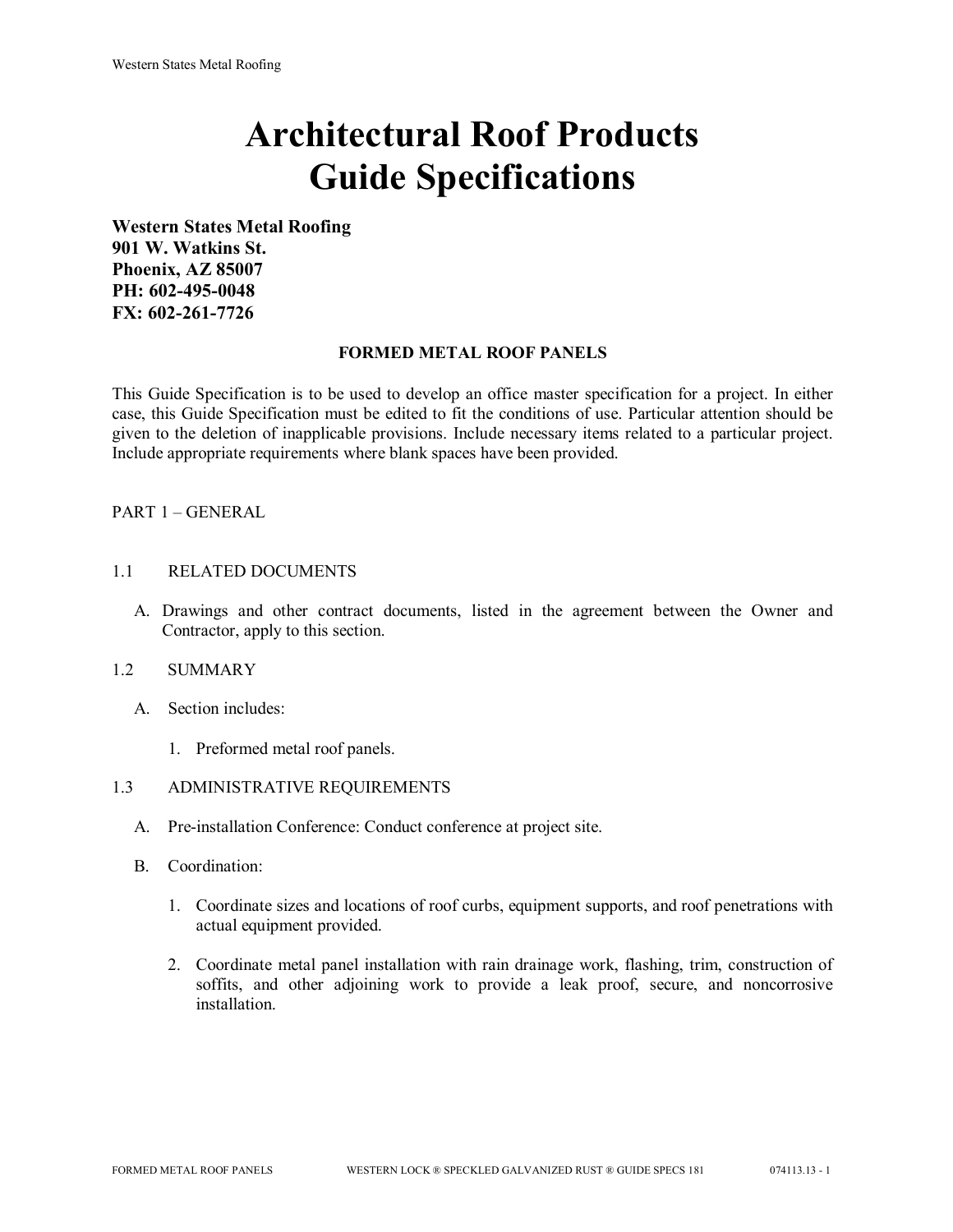## 1.4 SUBMITTALS

- A. Product Data:
	- 1. Include construction details, material descriptions, dimensions of individual components and profiles and finishes for each type of panel and accessory.
- B. Shop Drawings:
	- 1. Include fabrication and installation layouts of metal panels; details of edge conditions, joints, panel profiles, corners, anchorages, attachment system, trim, flashings, closures, accessories and special details.
	- 2. Accessories: Include details of the flashing, trim, and anchorage systems, at a scale of not less than 1-1/2 inches per 12 inches.
- C. Samples:
	- 1. Metal Panels: 12 inches long by actual panel width. Include fasteners, closures, and other metal panel accessories.
- D. Qualification Data: For Installer.
- E. Product Test Reports: For each product, for tests performed by a qualified testing agency.
- F. Filed quality control reports.
- G. Sample Warranties: For special warranties.
- 1.5 QUALITY ASSURANCE
	- A. Installer Qualifications: An entity that employs installers and supervisors who have a minimum of 3 years' experience in the installation of metal roof / wall panels.
	- B. Mockups: Build mockup; to verify selections made under sample submittals and to demonstrate aesthetic effects and set quality standards for fabrication and installation.
- 1.6 DELIVERY, STORAGE AND HANDLING
	- A. Deliver components, metal panels and other manufactured items so as not to be damaged or deformed. Package metal panels for protection during transportation and handling.
	- B. Store metal panels in a manner to prevent bending, warping, twisting and surface damage.
	- C. Stack metal panels horizontally on platforms or pallets, covered with suitable weather tight and ventilated covering. Store metal panels to ensure dryness with positive slope for drainage of water. Do not store metal panels in contact with other materials that might cause staining, denting or other surface damage.
	- D. Retain strippable protective covering on metal panels during installation.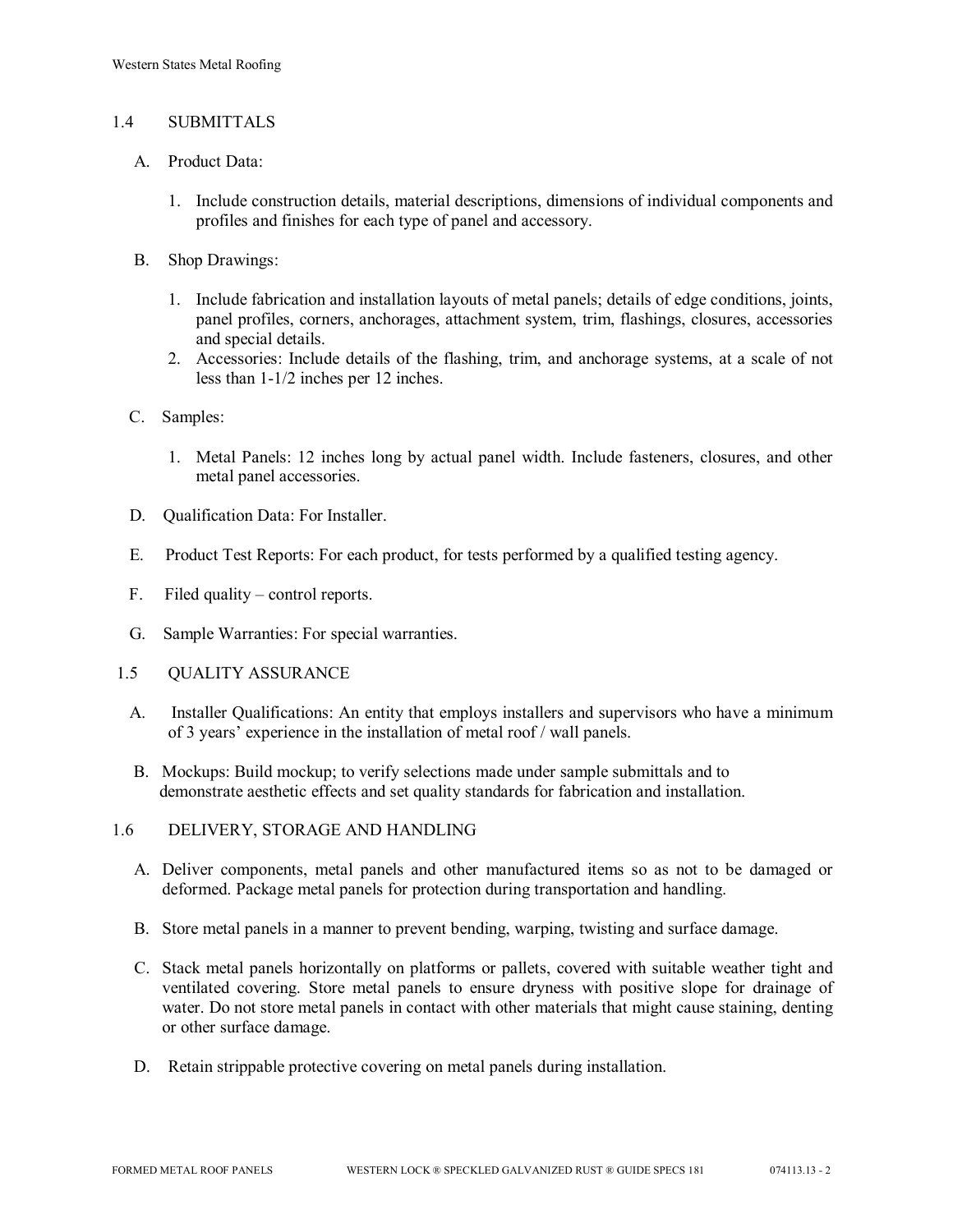## 1.7 FIELD CONDITIONS

A. Weather Limitations: Proceed with installation only when existing and forecasted weather conditions permit assembly of metal panels to be performed according to manufacturers' written instructions and warranty requirements.

## 1.8 WARRANTY

- A. MANUFACTURER'S PRODUCT WARRANTY
	- 1. Manufacturer's standard coating performance warranty, as available for specified installation and environmental conditions. (Contact a WSMR Representative to determine actual warranty criteria)

# B. CONTRACTORS WARRANTY

1. Warrant panels, flashings, sealants, fasteners, and accessories against defective materials and/ or workmanship, to remain watertight and weatherproof with normal usage for two (2) years following Project Substantial Completion date.

# PART 2 – PRODUCTS

## 2.1 MANUFACTURER

 A. Western States Decking, Inc., DBA - Western States Metal Roofing, 901 W. Watkins St., Phoenix, AZ 85007; Ph: (877) 787-5467, Fax: (602) 261-7726.

 Email: [sales@metalforroofing.com](mailto:sales@metalforroofing.com) Website: www.metalforroofing.com

- B. Substitutions: In accordance with contract documents.
- 2.2 METAL ROOF PANELS
	- A. Western Lock ®; Concealed Fastener Metal Roof Panels: Metal roof panels consisting of formed metal sheet with vertical ribs at panel edges, installed by lapping and interlocking edges of adjacent panels, and attaching panels to supports / substrate using concealed clips and fasteners.
		- 1. Panel Designation: Western Lock ®
		- 2. Metallic- Coated Steel Sheet: Aluminum- zinc alloy- coated steel sheet minimum (Zincalume® or Galvalume®) complying with ASTM A 792/ A 792M, Class AZ50 coating designation; structural quality.
			- a. Nominal Thickness: [24 gauge]
			- b. Exterior Finish Available In: Cool Tech ® 500 PVDF Paint System
				- i. Speckled Galvanized Rust ®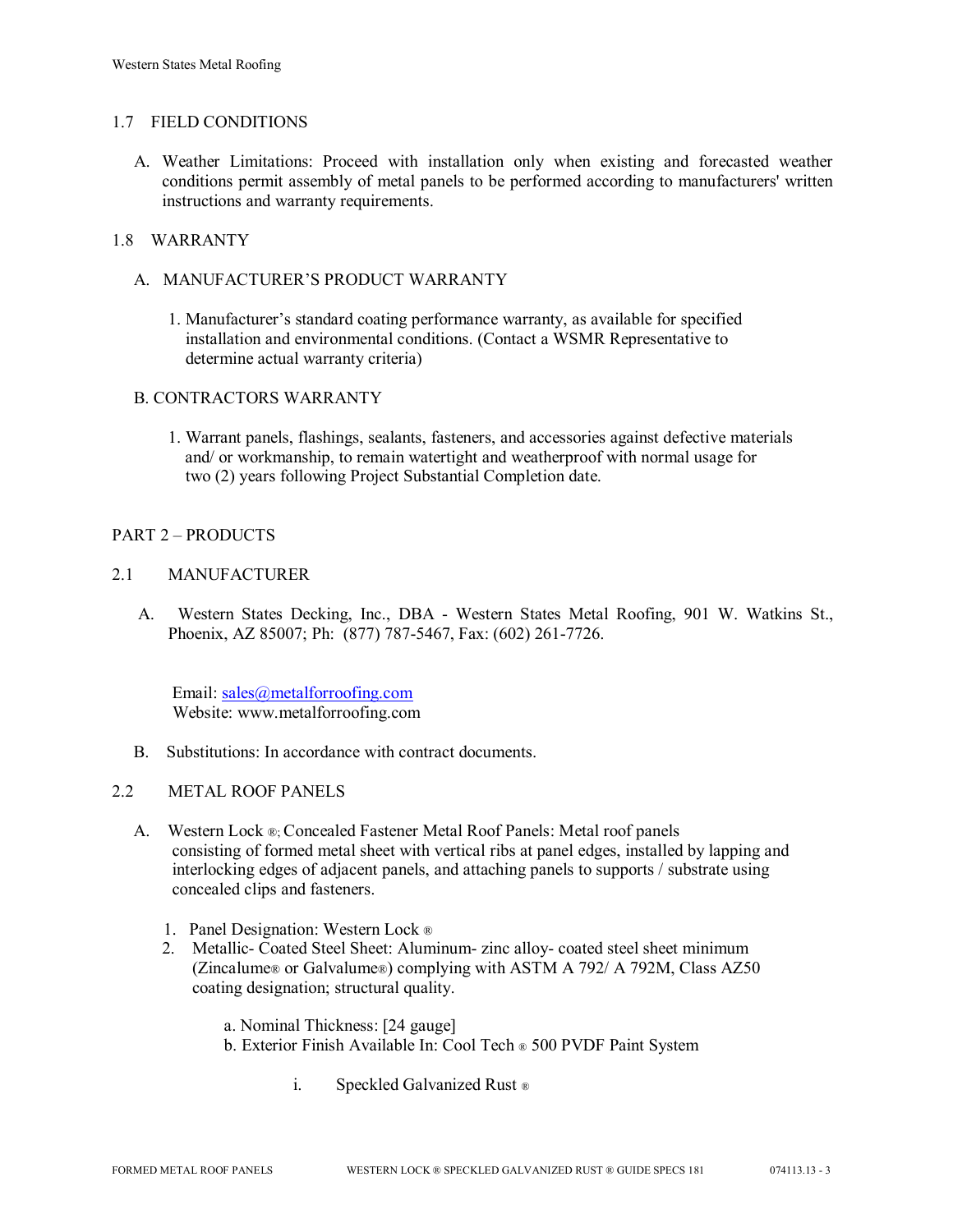- 3. Grade of Steel:
	- a. 24 Gauge Grade 50
- 4. Clips: One- piece fixed to accommodate thermal movement.
- 5. Panel Width: [**12 inches**] [**14 inches**] [**16 inches] [18 inches]** .
	- a. Custom widths can be ordered up to 24 inches.
- 6. Panel Height: 1.75 inches.

#### 2.3 ACCESSORIES

- A. Self-Adhering, High- Temperature Underlayment: Provide self-adhering, cold applied, sheet underlayment, a minimum of 30 mils thick, specifically designed to withstand high metal temperatures beneath metal roofing. Provide primer when recommended by underlayment manufacturer.
	- 1. Thermal Stability: Stable after testing at 220 deg F; ASTM D 1970.
	- 2. Low- Temperature Flexibility: Passes after testing at minus 20 deg F; ASTM D 1970.
- B. Miscellaneous Metal Sub framing and Furring: ASTM C 645; cold formed, metallic- coated steel sheet, ASTM A 653/ A 653M, G90 coating designation or ASTM A 792/ A 792M, Class AZ55 aluminum- zinc alloy coating designation unless otherwise indicated. Provide manufacture's standard sections as required for support and alignment of metal panel system.
- C. Panel accessories: Provide components required for a complete, weather tight panel system including trim, clips, flashings, sealants, gaskets, fillers, closure strips, and similar items. Match material and finish of metal panels unless otherwise indicated.
	- 1. Closures: Provide closures at eaves and ridges, fabricated of same metal as metal panels.
	- 2. Backing Plates; Provide metal backing plates at panel end splices, fabricated from material recommended by manufacturer.
	- 3. Closure Strips: Closed-cell, expanded, cellular, rubber or cross linked, polyolefin-foam or closed-cell laminated polyethylene; minimum I -inch-thick, flexible closure strips; cut or pre-molded to match metal panel profile. Provide closure strips where indicated or necessary to ensure weather tight construction.
- D. Flashing and Trim: Provide flashing and trim formed from same material as metal panels as required to seal against weather and to provide finished appearance. Finish flashing and trim with same finish systems adjacent metal panels.
- E. Panel Fasteners: Self-tapping screws designed to withstand design loads. Provide EPDM or PVC sealing washers for exposed fasteners.
- F. Panel Sealants: Provide sealant type recommended by manufacturers that are compatible with panel materials, are non-staining and do not damage panel finish.
- G. Metal Protection: When dissimilar metals contact each other or corrosive substrates, protect against galvanic.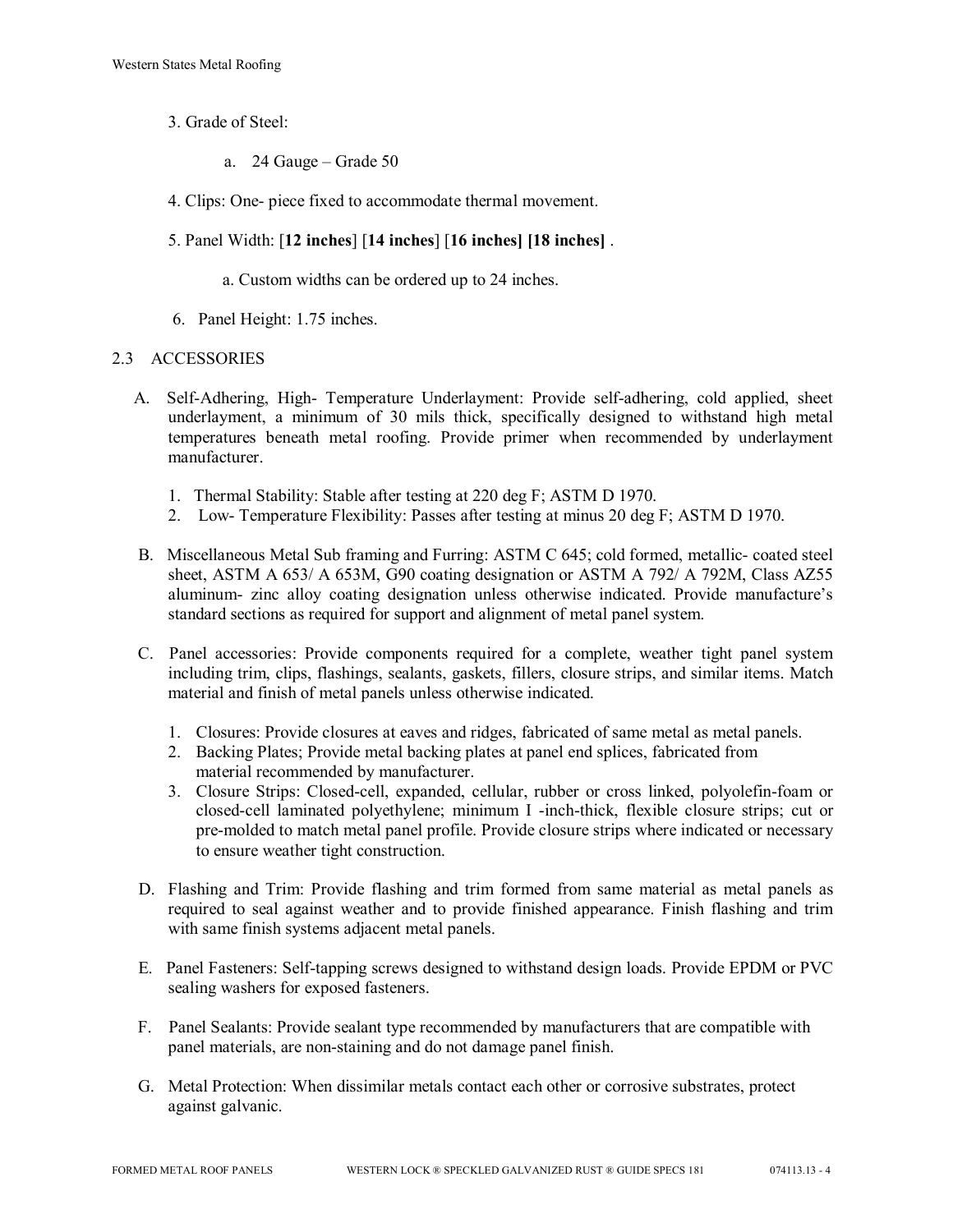# 2.4 FABRICATION

- A. General: Fabricate and finish metal panels and accessories at the factory, by manufacturer's standard procedures and processes, as necessary to fulfill indicated performance requirements demonstrated by laboratory testing. Comply with indicated profiles and with dimensional and structural requirements.
- B. Provide panel profile, including major ribs and intermediate stiffening ribs, if any, for full length of panel.
- C. Sheet Metal Flashing and Trim: Fabricate flashing and trim to comply with manufacturer's recommendations and recommendation in SMACNA's "Architectural Sheet Metal Manual" that apply to design, dimensions, metal, and other characteristics of item indicated.

#### 2.5 FINISHES

- A. Protect mechanical and painted finishes on exposed surfaces from damage by applying a strippable, temporary protective covering before shipping.
- B. Appearance of Finished Work: Variations in appearance of abutting or adjacent pieces are acceptable if they are within one- half of the range of approved Samples. Noticeable variations in same piece are unacceptable. Variations in appearance of other components are acceptable if they are within the range of approved Samples and are assembled or installed to minimize contrast.
- C. Steel Panels Finish:
	- 1. Exterior Finish: Valspar Fluropon® Polyvinylidine Fluoride, full 70 percent Kynar ® / Hylar  $\in$  5000, consisting of a baked- on 0.2 – 0.3 mil corrosion primer and a baked on 0.70 – 0.80 mil base coat and a baked on  $0.30 - 0.50$  mil print coat with a specular gloss of  $8 - 15$  when tested in accordance with ASTM D523 at 60 degrees.
	- 2. Interior Finish: Standard Polyester backer finish consisting of  $0.15 0.25$  primer coat and a  $0.30 - 0.40$  mil wash coat with a minimum total dry film thickness of  $0.45 - 0.65$  mil.

#### PART 3- EXECUTION

#### 3.1 EXAMINATION

- A. Examine substrates, area, and conditions, with installer present, for compliance with requirements for installation tolerances, metal panel supports, and other conditions affecting performance of the work.
	- 1. Examine wall framing to verify that girths, angles, channels, studs, and other structural panel support members and anchorage have been installed within alignment tolerance required by metal wall panel manufacturer.
	- 2. Examine solid roof sheathing to verify that sheathing joints are supported by framing or blocking and that installation is within flatness tolerances required by metal roof panel manufacture.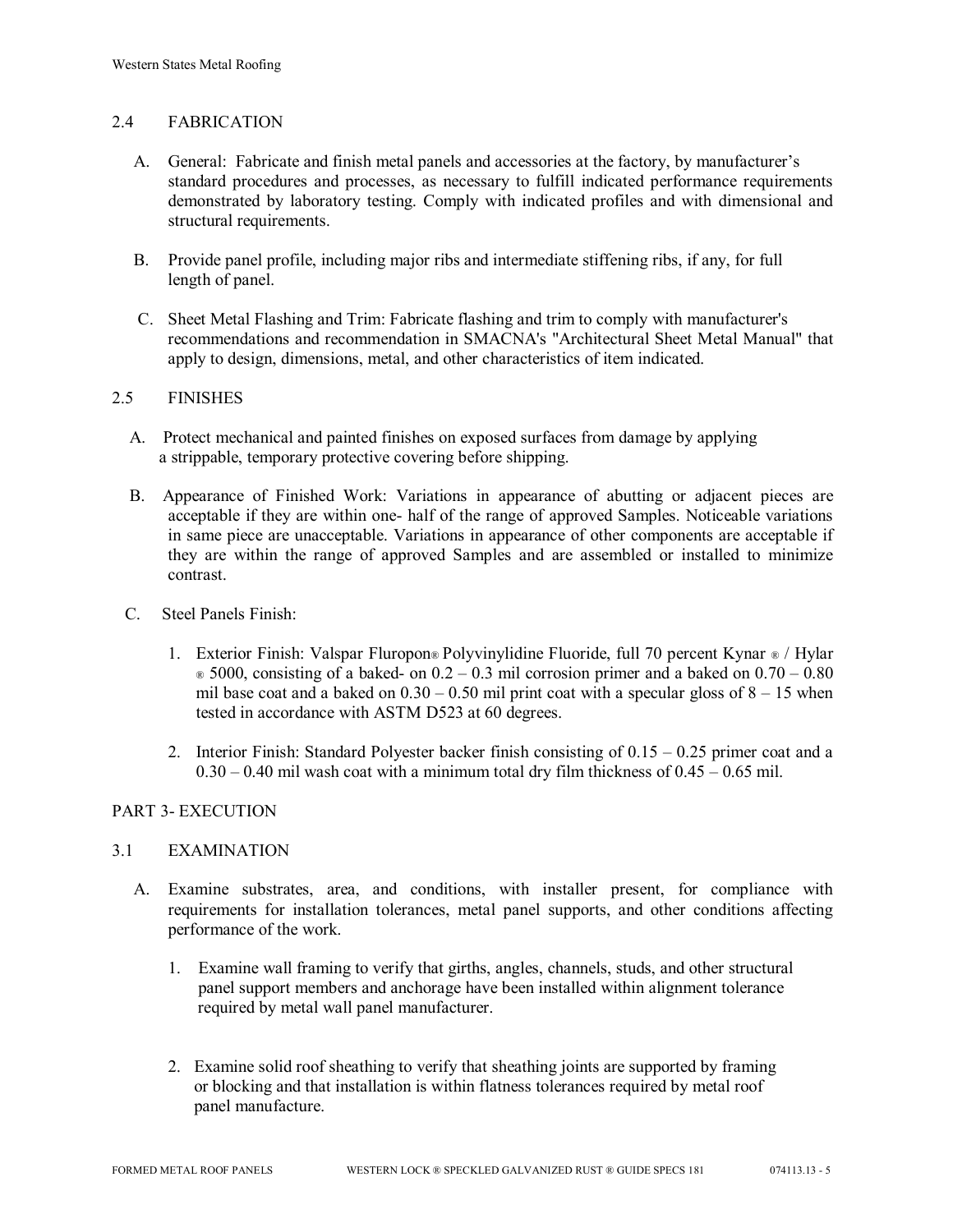- a. Verify that air or water-resistive barriers have been installed over sheathing or backing substrate to prevent air infiltration or water penetration.
- B. Examine roughing-in for components and systems penetrating metal panels to verify actual locations of penetrations relative to seam locations of metal panels before installation.
- C. Proceed with installation only after unsatisfactory conditions have been corrected.

# 3.2 PREPARATION

 A. Miscellaneous Supports; Install sub framing, furring and other miscellaneous panel support members and anchorage according to ASTM C 754 and metal panel manufacturer's written recommendations.

# 3.3 UNDERLAYMENT INSTALLATION

- A. Self- Adhering Sheet Underlayment: Apply primer if required by manufacturer. Comply with temperature restrictions of underlayment manufacturer for installation. Apply at locations indicated on Drawings, wrinkle free, in shingle fashion to shed water, and with end laps of not less than 6 inches staggered 24 inches between courses. Overlap side edges not less than 3- ½ inches. Roll laps with roller. Cover underlayment within 14 days.
- B. Felt Underlayment: Apply at locations indicated [below] [on drawings], in shingle fashion to shed water. And with lapped joints of not less than 2 inches.
	- 1. Apply over the entire roof surface.
	- 2. Apply on roof not covered by self- adhering sheet underlayment. Lap over edges of self adhering sheet underlayment not less than 3 inches, in shingle fashion to shed water.
- C. Slip Sheet: Apply slip sheet over underlayment before installing metal roof panels.
- D. Flashings: Install flashings to cover underlayment to comply with requirements specified in Section 076200 "Sheet Metal Flashing and Trim."

#### 3.4 METAL PANEL INSTALLATION

- A. General: Install metal panels according to manufacturer's written instructions in orientation, sizes, and locations indicated. Install panels perpendicular to supports unless otherwise indicated. Anchor metal panels and other components of the work securely in place, with provisions for thermal and structural movement.
	- 1. Shim or otherwise plumb substrates receiving metal panels.
	- 2. Flash and seal metal panels at perimeter of all openings. Fasten with self-tapping screws. do not begin installation until air or water- resistive barriers and flashings that are concealed by metal panels are installed.
	- 3. Install screw fasteners in predrilled holes.
	- 4. Locate and space fastenings in uniform vertical and horizontal alignment.
	- 5. Install flashing and trim as metal panel work proceeds.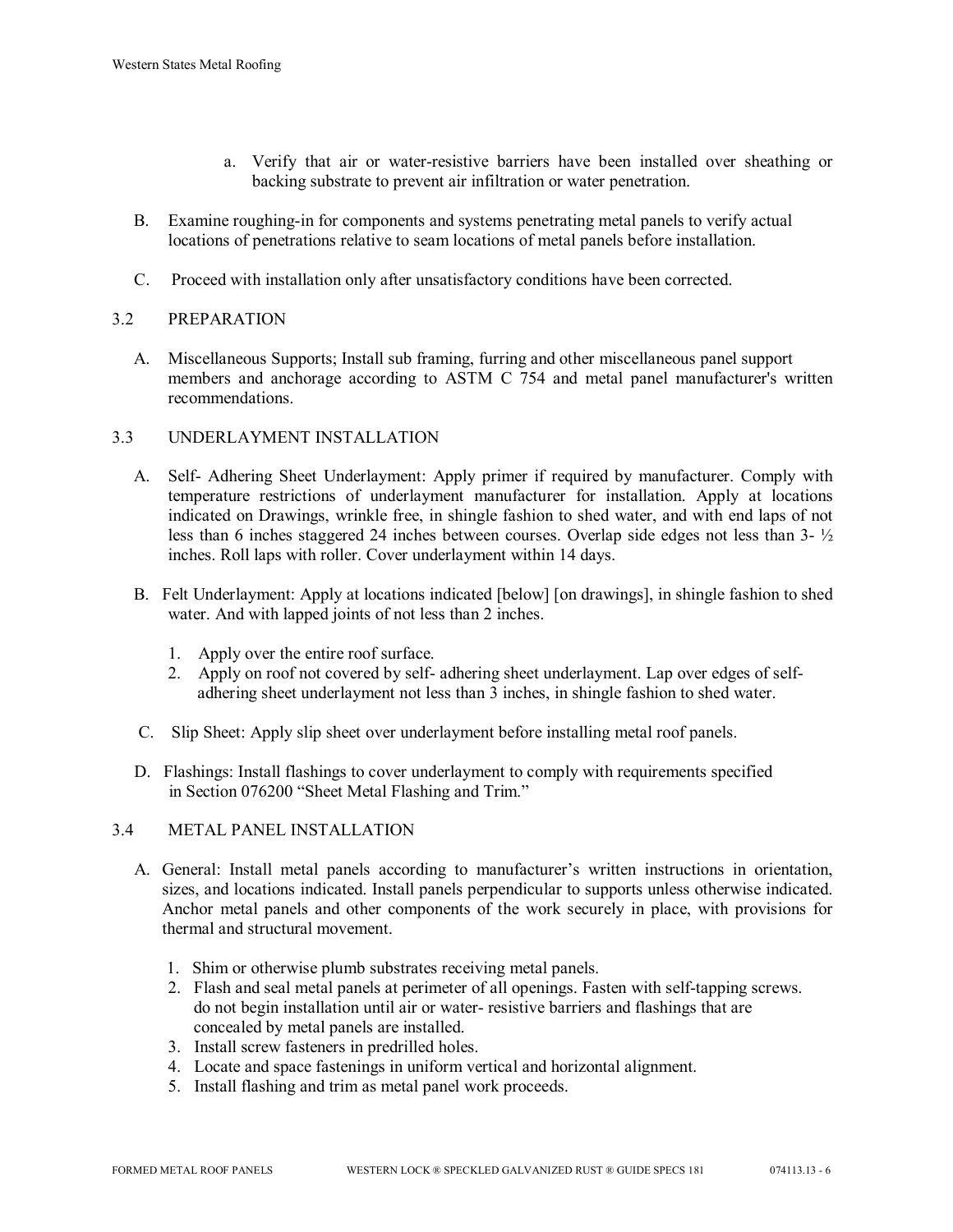- 6. Locate panel splices over, but not attached to, structural supports. Stagger panel splices and end laps to avoid a four – panel lap splice condition.
- 7. Align bottoms of metal panels and fasten with blind rivets, bolts, or self- tapping screws. Fasten flashings and trim around openings and similar elements with self-tapping screws.
- 8. Provide weather tight escutcheons for pipe—and conduit- penetrating panels.
- B. Fasteners:
	- 1. Steel Panels: Use galvanized steel fasteners.
- C. Metal Protection: When dissimilar metals contact each other or corrosive substrates, protect against galvanic action.
- D. Lap-Seam Metal Panels: Fasten metal panels to supports with fasteners at each lapped joint at location and spacing recommended by manufacturer.
	- 1. Lap ribbed or fluted sheets one full rib. Apply panels and associated items true to line for neat and weather tight enclosure.
	- 2. Provide metal backed washers under heads of exposed fasteners bearing on weather side of metal panels.
	- 3. Locate and space exposed fasteners in uniform vertical and horizontal alignment. Use proper tools to obtain controlled uniform compression for positive seal without rupture of washer.
	- 4. Install screw fasteners with power tools having controlled torque adjusted to compress Washer tightly without damage to washer, screw threads or panels. Install screws in predrilled holes.
	- 5. Flash and seal pans with weather closures at perimeter of all openings.
- E. Accessory Installation: install accessories with positive anchorage to building and weather tight Mounting, and provide for thermal expansion. Coordinate installation with flashings and other components.
	- 1. Install components, required for a complete metal panel system including trim, copings, corners, seam covers, flashings, sealants, gaskets, fillers, closure strips and similar items. Provide types indicated by metal wall panel manufacturer; or, if not indicated, provide types recommended by metal panel manufacturer.
- F. Flashing and Trim: Comply with performance requirements manufacturer's written installation instructions, and SMACNA's "Architectural Sheet Metal Manual." Provide concealed fasteners where possible, and set units true to line and level. Install work with laps, joints and seams that are permanently watertight.
	- 1. Install exposed flashing and trim that is without buckling and tool marks, and that is true to line and levels indicated, with exposed edges folded back to form hems. Install sheet metal flashing and trim to fit substrates and achieve waterproof performance.
	- 2. Expansion Provisions: Provide for thermal expansion of exposed flashing and trim. Space movement joint at a maximum of 10 feet with no joints allowed within 24 inches of corner or intersection. Where lapped expansion provisions cannot be used or would not be sufficiently waterproof, form expansion joints of intermeshing hooked flanges, not less than 1 inch deep, filled with mastic sealant (concealed within joints).